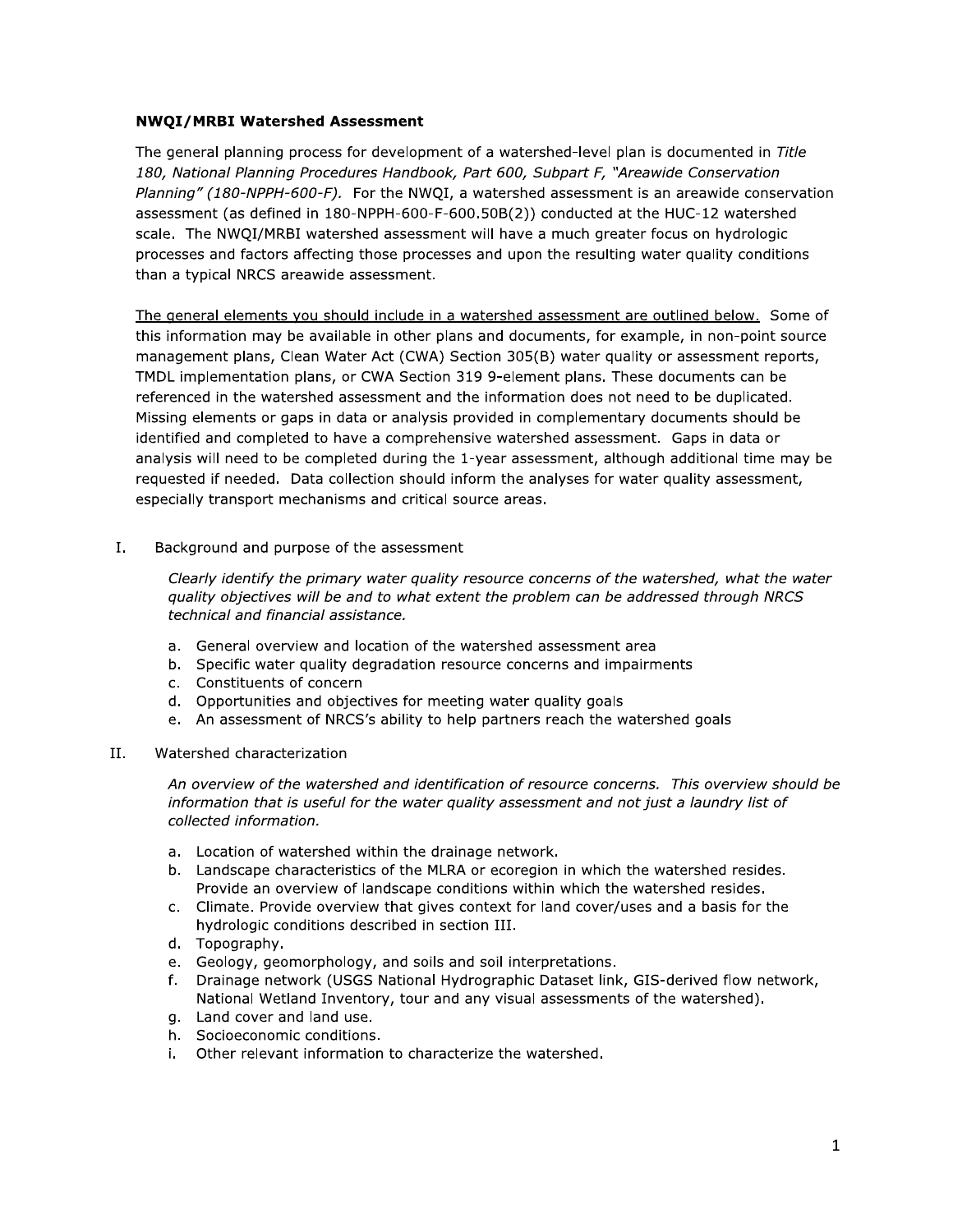III. Hydrologic and water quality characterization

> Fully describe the hydrology (including irrigation) and the water quality conditions within the watershed. The analysis should demonstrate the transport mechanisms for pollutants of concern, and the spatial and temporal characteristics of transport.

- a. Available data and resources.
	- i. Discuss available resources of information compiled by others.
	- ii. Gaging stations in or near the watershed.
	- iii. Surface and groundwater water quality sampling sites.
	- iv. Biological monitoring.
	- v. NRCS and partner sampling. During the 1-year assessment period, could ad hoc water quality monitoring be undertaken?
- b. Runoff and streamflow hydrology, and irrigation. Using streamflow, irrigation and climate data and other watershed information, synthesize hydrological conditions of the watershed.
	- i. Methods used in analysis.
	- ii. Runoff and streamflow generation processes. What generates runoff? Irrigation conveyances and systems.
	- iii. Precipitation-runoff budget. How much precipitation and irrigation returns as stream runoff? How much goes to deep groundwater? Evapotranspiration?
	- iv. Spatial distribution of runoff. Do certain areas of the watershed generate more runoff, due to soils, geology, topography, or land uses?
	- v. Temporal distribution of streamflow-monthly, runoff events, baseflows.
- c. Water quality conditions in the watershed.
	- i. What are the general concentrations and loads of major constituents and how do they vary with season, weather, land use, etc.?
	- ii. Sediment (if a watershed resource concern).
	- iii. Nutrients-N and P (if a watershed resource concern).
	- iv. Pathogens (if watershed resource concerns).
	- v. Other (pesticides, petroleum products, selenium, etc.).
- IV. Resource Analysis and Source Assessment

Documentation and comparisons between existing and potential conditions. A preliminary analysis of what could be accomplished. The types of conservation practices and extent needed to assist in meeting the water quality objectives. The potential tools that can be used to analyze the resource problems identified, and results.

- a. The causes of the resource problem are identified.
- b. What are potential tools to use related to the type of resource problems?
- c. Preliminary analysis to address the problem with available tools. Hydrologic modeling, GIS analyses, or both used to identify acres with greatest need for treatment (critical acres) based on pollutants of concern and the numbers of acres of conservation to achieve goals. Depending upon the complexity of the watershed, several methods could be used:
	- i. Simple spreadsheet mass balance models for nutrients.
		- 1. Nutrient inputs based upon areas (acres) for given land cover and use.
		- 2. Nutrient outputs.
		- 3. Possible conservation measures. Use the mass balance spreadsheet to put acres of new conservation in and see results in water quality load reductions.
	- ii. Simple spreadsheet sediment delivery budget.
		- 1. Identifies the sediment sources in the watershed.
		- 2. Estimate quantity, sediment delivery ratio, to estimate total sediment.
	- iii. Load reduction spreadsheets for best management practices.
	- iv. Watershed-based modeling of potential sources and treatment effects.